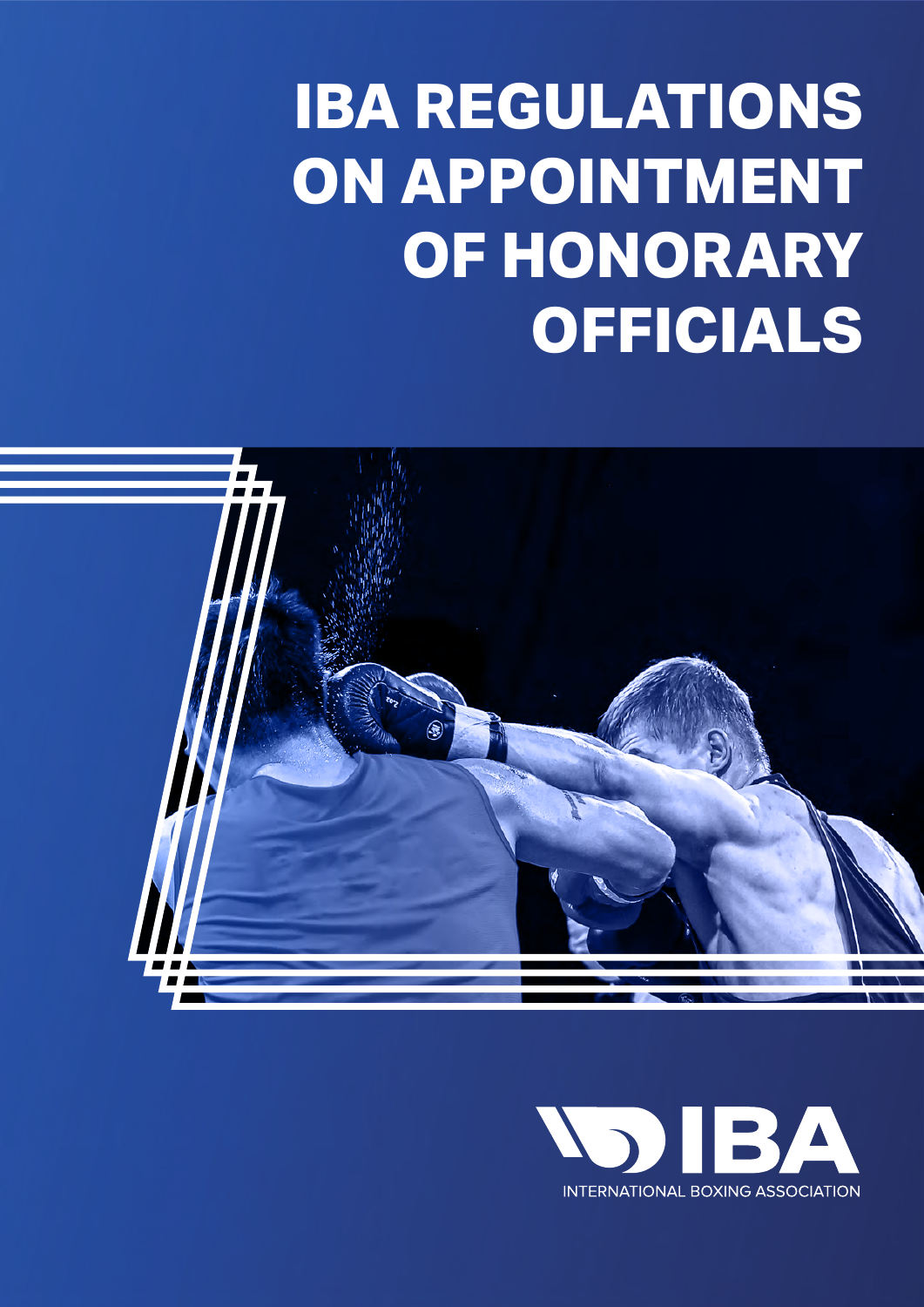### **Preamble**

Whereas:

- The IBA Board of Directors ("**Board**") has both the power and, where so required by the IBA Constitution ("**Constitution**"), the duty to make, amend and repeal such other regulations which, in the opinion of the Board, may from time to time be, or have been, necessary or desirable for the management and administration of IBA and the sport of boxing worldwide (as per Article 30.1 (f) of the Constitution);
- The Board may appoint person(s) as honorary Officials without any authority within IBA's organization to perform tasks entrusted to him or her by the Board (as per Article 41.2 of the Constitution);
- The IBA is required to attract respectful and experienced persons to promote IBA activity all over the world, to establish transparent dialogue with National Federations and Confederations, to find new investors and sponsors, and in general to improve its work in different areas;

It was decided to establish inside IBA the honorary position(s) of Vice President.

## **1 Appointment**

- 1.1 The Board has the power to appoint a person to the honorary position(s) of Vice President as established by these Regulations on appointment of honorary Officials ("**Regulations**").
- 1.2 IBA's intention is to have at least one honorary official specified the above per each Continent and to achieve gender equality among them.
- 1.3 Before being appointed at an honorary position, the concerned person must have successfully passed the integrity check as per the mechanism described in articles 27.4 to 27.9 of the Constitution and these Regulations.
- 1.4 The term of office for the person appointed to the honorary position of Vice President shall be four (4) years, unless the Board decided to early terminate his or her powers.

## **2 Tasks**

- 2.1 A person appointed to the honorary position of Vice President shall not have any authority within IBA's organisation. He or she on occasion may nevertheless be invited to the meetings of the Congress, the Board and Committees without any voting right.
- 2.2 A person appointed to the honorary position of Vice President shall be entrusted with the following tasks:

(a) cooperation with the Confederation he or she belongs to, as well with National Federations affiliated to this Confederation;

(b) cooperation with IBA partners and sponsors;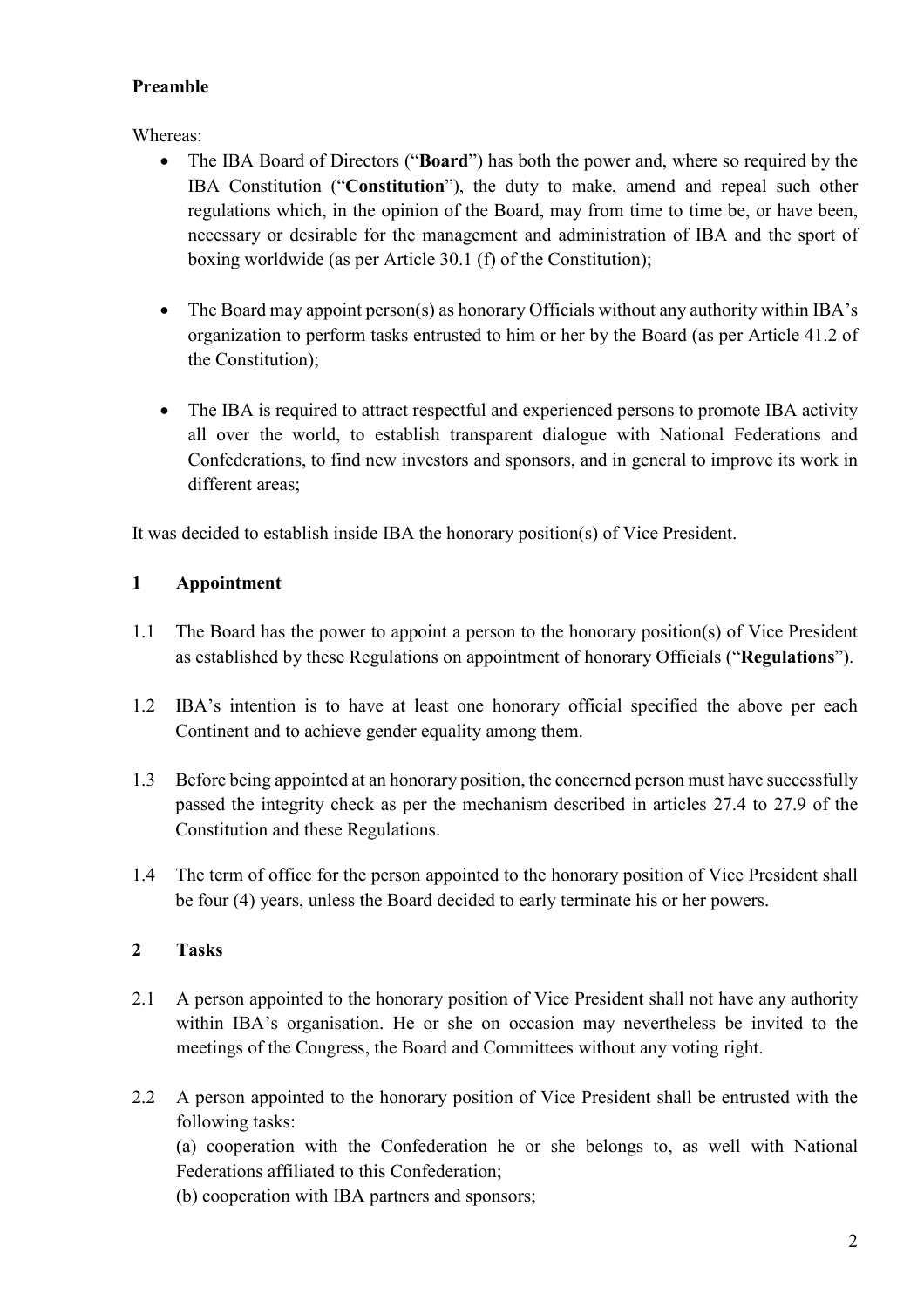- (c) visiting various events as IBA representative;
- (d) promotion the mission and the ideals of IBA;
- (e) advising the IBA Head Office or the Board on the areas of his or her expertise;
- (f) performing the tasks entrusted to him or her by the Board.
- 2.3 A person appointed to the honorary position of Vice President shall serve to IBA as a volunteer. A representation allowance may be provided to such person as per the IBA Financial Regulations.

#### **3 Nomination**

- 3.1 A candidate to the honorary position of Vice President must be well-known in the sport of boxing and have knowledge and expertise in one or some areas, such as sport, governance, marketing, finance, licensing and broadcasting, education, business etc.
- 3.2 Save as may otherwise be provided, the Board shall appoint a person to the honorary position of Vice President following a transparent call for candidates. National Federations and Confederations shall be entitled to offer candidates. An official nomination form will be developed by the IBA Head Office.
- 3.3 A transparent call for candidates shall be issued by the IBA Head Office and be published on the IBA website. The call for candidates shall at least include the following information:
	- (a) Information about the position(s) available;
	- (b) Deadline to submit nomination;
	- (c) Reference to the applicable Regulations or other relevant documentation.
- 3.4 The IBA Head Office shall decide about how the nomination forms and exhibits need to be delivered to the IBA Head Office within the deadline set by the Head Office, which however may not be less then 7 days. The mandatory use of an online form may be requested by the IBA Head Office. In case of use of an electronic form, or electronic filing, the IBA Head Office shall ensure that the technology used allows to record the exact time and date of filing of the nomination form.
- 3.5 The nomination form shall specify the exhibits to be attached to the form, but such exhibits shall in any case include:

(a) A nomination form signed by the National Federation of the country of which the candidate is a citizen, or alternatively by the Confederation of the same continent as his / her country of citizenship;

(b) A Conflict of interest declaration form consistent with the Conflict of Interest Policy (unless such form is inserted in the nomination form);

(c) A copy of the candidate's passport(s);

(d) A proof of place of residence / official domicile / or alternatively a proof of tax residence; (e) A copy of the official register of criminal records or any similar official document issued by the competent authority of all candidate's places of domicile for the last five years before the date of the filing of the nomination form;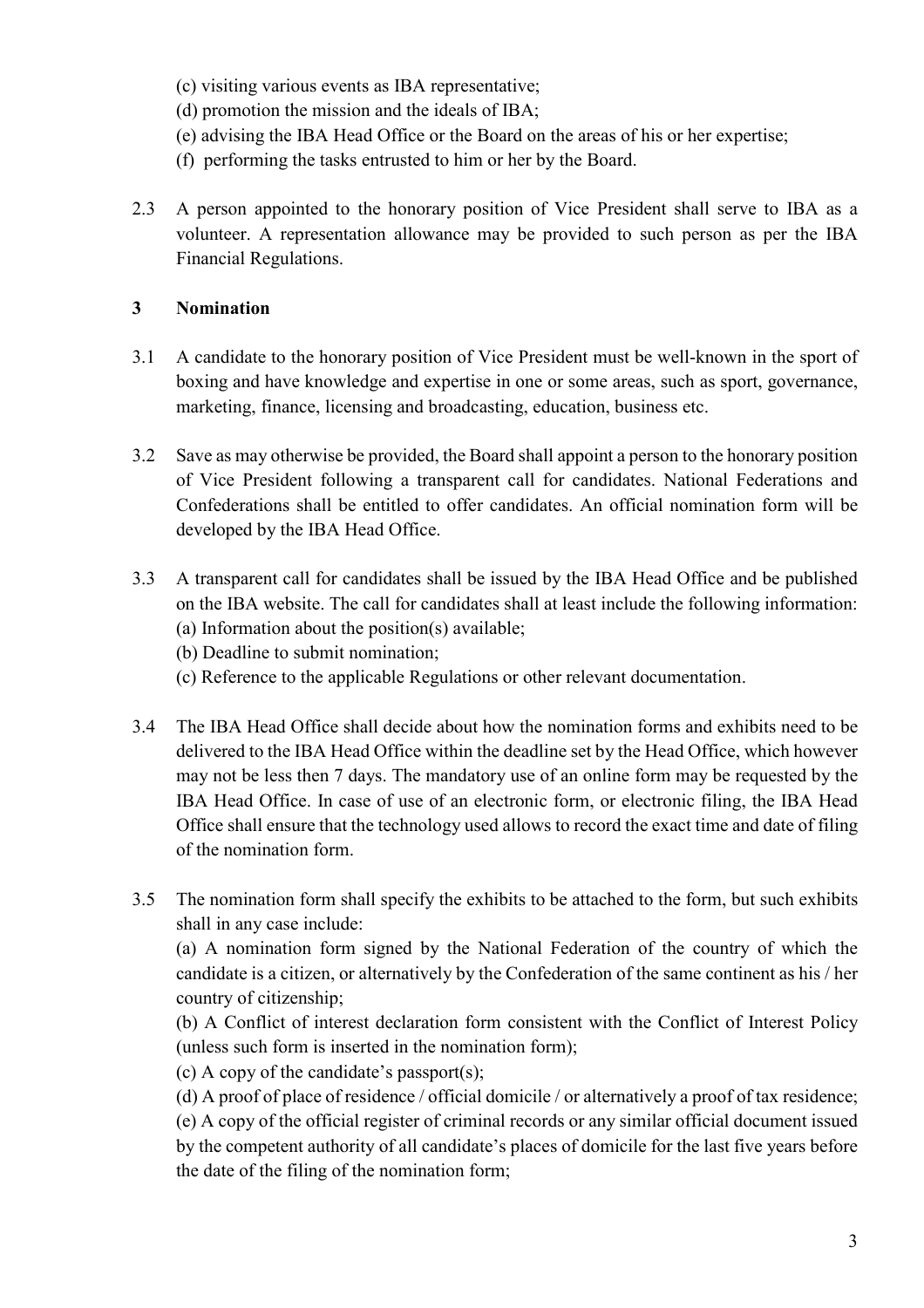(f) A copy of the official register of debt collection or of debtors or of any other official register showing that the candidate is not insolvent or bankrupt;

(g) A detailed curriculum vitae or biography drafted in English, with supporting documentation;

(h) Any further supporting document or material deemed useful by the candidate to show that he / she fulfills the eligibility criteria listed in article 4 below.

- 3.6 If a candidate is unable to produce a document listed in article 3.5(d), (e) and/or (f) for reasonable reasons, such as inexistence of registry, or material impossibility to get excerpt of the registry in a reasonable deadline due to administration failures in a given country, the concerned candidate may file a self-declaration that he or she fulfils the requirement, together with a detailed explanation about why the required document is not available and any other evidence fit to have the same purpose as the missing document. This declaration must be countersigned by the National Federation of the Candidate, confirming the accuracy of the candidate's statements in this respect.
- 3.7 Subject to any provision to the contrary, documents may be filed in Arabic, English, French, Russian or Spanish. Any document drafted in another language must be accompanied by a certified true translation into English language.
- 3.8 National Federations and Confederations may nominate only one candidate to the honorary position of Vice President within each call for candidates.
- 3.9 The Board has a discretion to appoint a candidate to the honorary position of Vice President who successfully passed the integrity check, therefore, the Court of Arbitration for Sport (CAS) shall limit its power to review the non-appointment of a candidate only if the latter can prove by a balance of probability that the appointment process was carried out in a manifestly discriminatory, arbitrary or unfair manner.

### **4 Eligibility of candidates**

4.1 To be eligible to stand for appointment to the honorary position of Vice President, a candidate must:

(a) be nominated as described above;

(b) have successfully passed the integrity check conducted by the BIIU Nomination Unit with the support of the Independent Vetting Firm;

(e) be in compliance with all requirements of the Constitution and the Regulations that apply to candidate.

4.2 The BIIU Nomination Unit with the support of the Independent Vetting Firm shall conduct an integrity check of all candidates to ensure that each candidate:

(a) meets the high standards of conduct, reputation and integrity;

(b) has been and is in full compliance with the IBA Conflict of Interest Policy and is free of any actual major Conflict of Interest;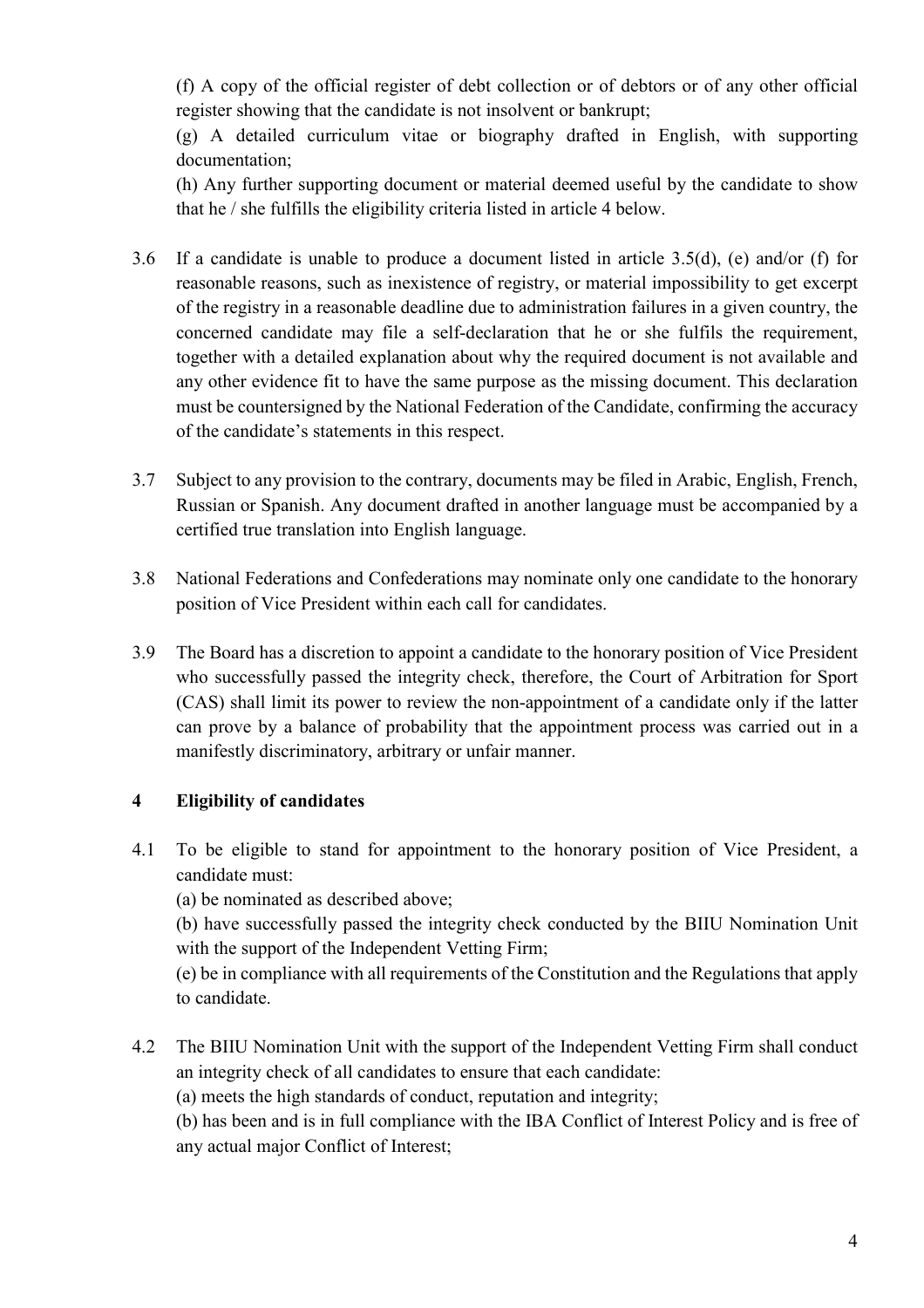(c) does not hold any position in any international boxing organization other than IBA or a Confederation, which could be prejudicial to his position at IBA or could cause a Conflict of Interest.

4.3 The criteria to be used to assess if a candidate meets the criteria listed under article 4.2 above shall include, without limitation, whether the person:

(a) is or has been convicted of a criminal offence, is or has been sanctioned for a breach of the Constitution, the Regulations, the IOC's Code of Ethics, antidoping regulations adopted pursuant to the World Anti-Doping Code or any of its national derivatives, or is the subject of a current or pending prosecution or proceedings for the commission of such an offence or breach, provided however that such conviction or sanction is likely to result in adverse findings being made about the person's credibility, integrity, honesty or reputation;

(b) is or has been a bankrupt or otherwise insolvent under the law of the candidate's place of domicile;

(c) is barred from conducting business in any country worldwide;

(d) has his/ her credibility, integrity, honesty or reputation undermined or having been brought into disrepute, resulting in the risk that his or her association with IBA, or continued association, has or is likely to affect the reputation or the interests of the sport of boxing or of IBA; or

(e) is unwilling or unable to deal with any potential or actual Conflict of Interest.

4.4 The BIIU Nomination Unit shall determine whether or not each satisfies the eligibility criteria contained in articles 4.1, 4.2 and 4.3 above and shall provide its determination to the IBA Head Office.

### **5 Assessing candidates' eligibility – general provisions**

- 5.1 The assessment of each candidate's eligibility shall be conducted by the BIIU Nomination Unit, with the support of the IBA Head Office and of the Independent Vetting Firm, in accordance with the Constitution, and as further described below.
- 5.2 Assessing candidates' eligibility shall be conducted in two successive steps, i.e. (i) a formal check and (ii) an integrity check.
- 5.3 If at any time in the course of assessing candidate's eligibility, the BIIU Nomination Unit determines that a candidate seems not to fulfil an eligibility criterion, it shall first grant the concerned candidate a short deadline to provide explanations in writing. Upon receipt of such explanations, or in the absence of any reply within the set deadline, the BIIU Nomination Unit shall provide its final determination with a very short reasoning to the IBA Head Office and the candidate concerned without undue delay. A decision of ineligibility shall not be made public by IBA.
- 5.4 Any decision that a Candidate does not satisfy the eligibility criteria may be appealed to the CAS by the concerned Candidate only, as further described in Article 27.9 of the Constitution.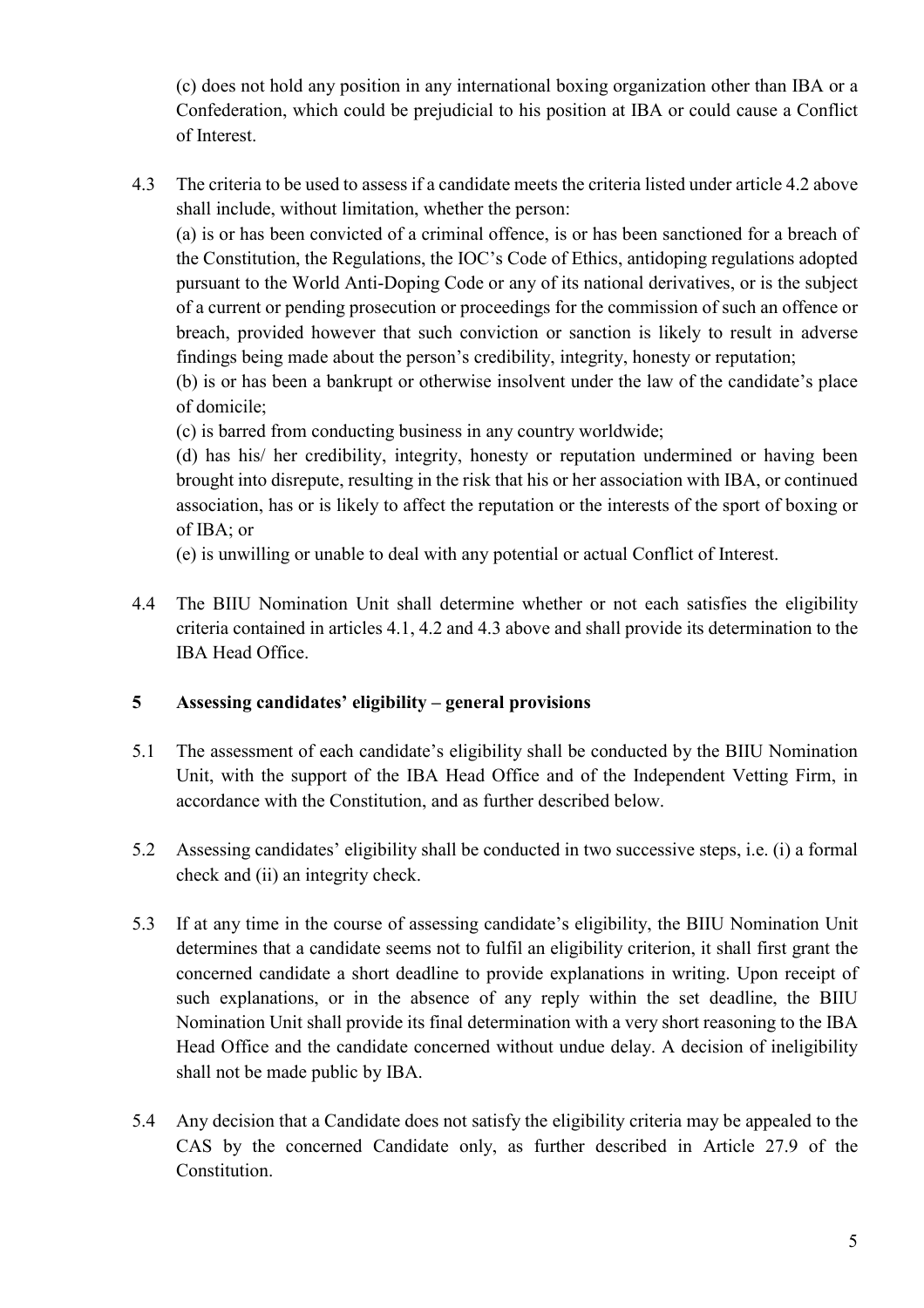#### **6 Formal check of a candidate's eligibility**

- 6.1 Upon receipt of a nomination form for a Candidate, the IBA Head Office shall conduct a first preliminary review of the application file to assess whether it is complete.
- 6.2 In case of an incomplete file received before expiry of the deadline for nominations, the IBA Head Office shall inform the candidate, granting him or her the opportunity to complete his or her application within the deadline for nominations.
- 6.3 If after the expiry of the deadline for nominations, the IBA Head Office notices that, for a given candidate, the application form has been filed in due time, together with a valid nomination form, but that one or several other mandatory exhibits are missing, it may grant the candidate a grace deadline of three (3) business days to file the missing exhibits.
- 6.4 The IBA Head Office shall forward the dossiers of each candidate to the BIIU Nomination Unit, specifying for each whether it has been received in due time and is complete.
- 6.5 The BIIU Nomination Unit with the support of the Independent Vetting Firm if required shall conduct the formal check of each candidate's eligibility, notably to assess: (a) If the nomination form have been received within the deadline; (b) If each candidate has been duly nominated as per article 3 of these Regulations; (c) If the nomination of each candidate is complete and includes all mandatory exhibits.
- 6.6 The BIIU Nomination Unit shall issue decisions only with respect to ineligible candidates. Candidates who have successfully passed the formal check shall be subject to the integrity check as described below.

### **7 Integrity check of a candidate's eligibility**

- 7.1 The BIIU Nomination Unit shall collaborate with the Independent Vetting Firm in order to conduct an integrity check of the candidates.
- 7.2 The Independent Vetting Firm shall prepare a report for each candidate, to the attention of the BIIU Nomination Unit. For the avoidance of doubt, the final determination of a Candidate's eligibility lies within the BIIU Nomination Unit, which is not bound by the assessment be the Independent Vetting Firm.
- 7.3 The BIIU Nomination Unit shall apply the criteria listed in articles 4.1, 4.2 and 4.3 above. The BIIU Nomination Unit shall conduct its analysis in full independence, in the spirit of the Code of Ethics, benefitting from a margin of appreciation when applying the mentioned criteria.
- 7.4 The BIIU Nomination Unit shall issue decisions only with respect to ineligible candidates, as further described in article 5.3 above.
- 7.5 The list of eligible candidates will be provided to the Board through the IBA Head Office.